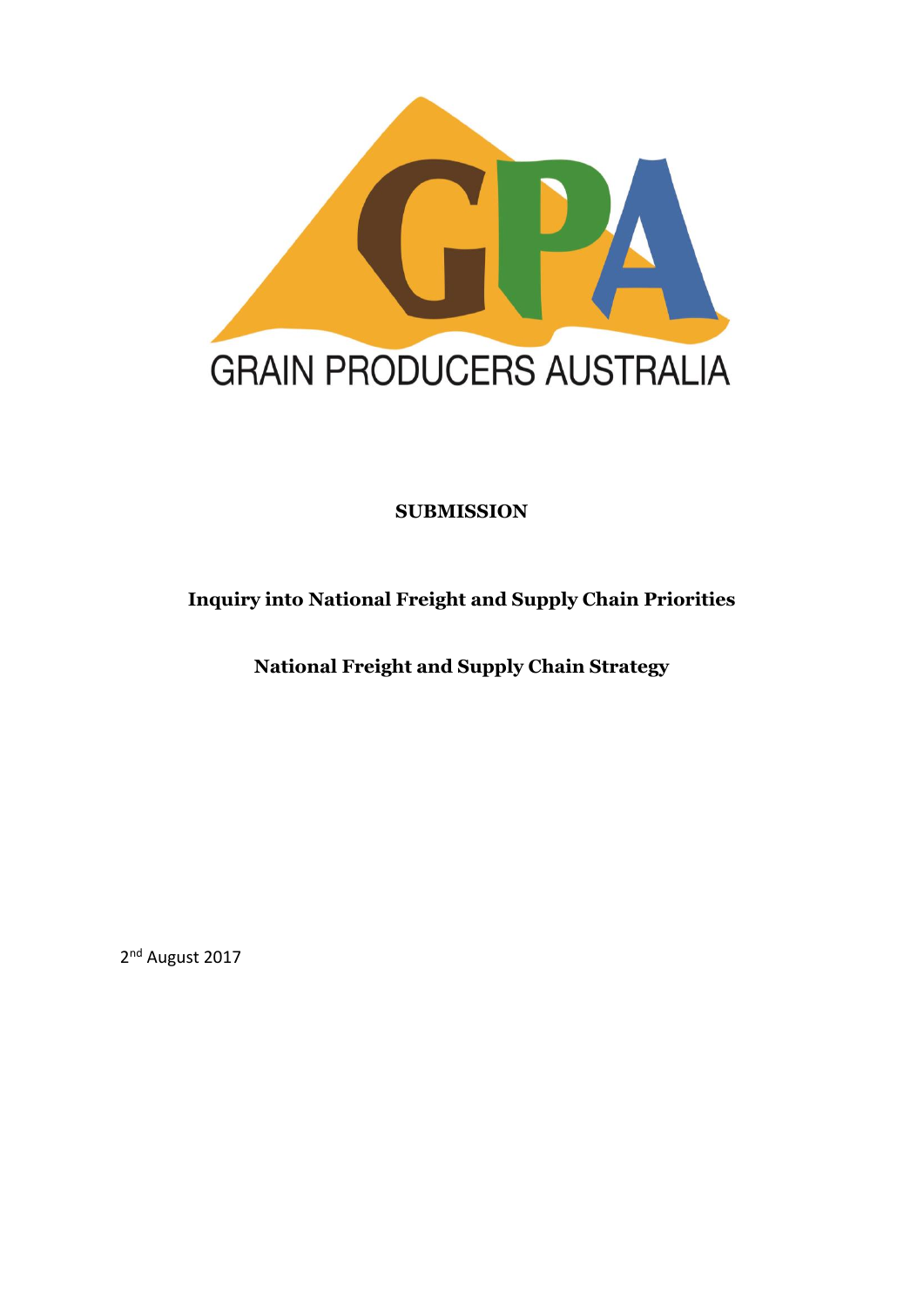### **Grain Producers Australia**

Grain Producers Australia (GPA) represents Australia's broadacre, grain, pulse and oilseed producers at the national level.

GPA was created to foster a strong, innovative, profitable, globally competitive and environmentally sustainable grains industry in Australia.

The objectives of GPA are to establish a strong independent national advocate for grain producers based on a rigorous and transparent policy development process; engage all sectors of the Australian grains industry to ensure operation of the most efficient and profitable grain supply chain; and facilitate a strategic approach to Research, Development and Extension intended to deliver sound commercial outcomes from industry research.

GPA has an industry leading policy council which is supported by the following members from VFF Grains Group, NSW Farmers Association, Agforce Grains, Grain Producers SA, TFGA, WAFF, WAGG along with 3 elected growers from the North, South & Western region of Australia.

This submission is provided in general support the submission made by Grain Trade Australia (GTA).

#### **Introduction**

1

GPA supports and commends the background information and historical analysis relating to the grains industry outlined in sections 3 and 4 of the GTA submission inserted here:

### *3.0 Grain Industry Sector*

*The Australian grains sector has been a consistent provider of productivity to the Australian economy with the Australian Bureau of Agricultural Research and Economics (ABARES) stating that in 2016–17, the gross value of crop production is set to increase to \$28.6 billion. With 60% of production exported the industry is a major driver of export revenue and is a substantial employer of people from farm gate through to port.* 

*The grain industry supply chain is geographically diverse and is spread across 18 ports in the 5 major producing states of the nation.* 

*Producing on average 45mmt tonnes from approximately 21,000 farms production units<sup>1</sup> the grain industry has an inordinately heavy reliance on the nation's road and rail networks including rural branch lines and the many non-sealed farm access and rural roads.* 

*The grains industry utilises all 5 road categories under the Heavy Vehicle Road Reform (HVRR) categorisation model.* 

| Road<br>Category | <b>Description</b>                                                                                                                                                                                                                                                       |
|------------------|--------------------------------------------------------------------------------------------------------------------------------------------------------------------------------------------------------------------------------------------------------------------------|
| $R_1$            | R <sub>1</sub> roads are freeways, motorways, and tollways that have divided<br>carriageways with two or more lanes in each direction and sealed shoulders on<br>both sides of each carriageway. These roads form major urban and interurban<br>traffic movement routes. |
| R <sub>2</sub>   | R2 roads are urban highways or major roads that are not a freeway but may<br>have divided carriageways and two or more lanes in each direction. These roads<br>always have sealed shoulders.                                                                             |

*<sup>1</sup> Grain Growers – State of the Nation 2016*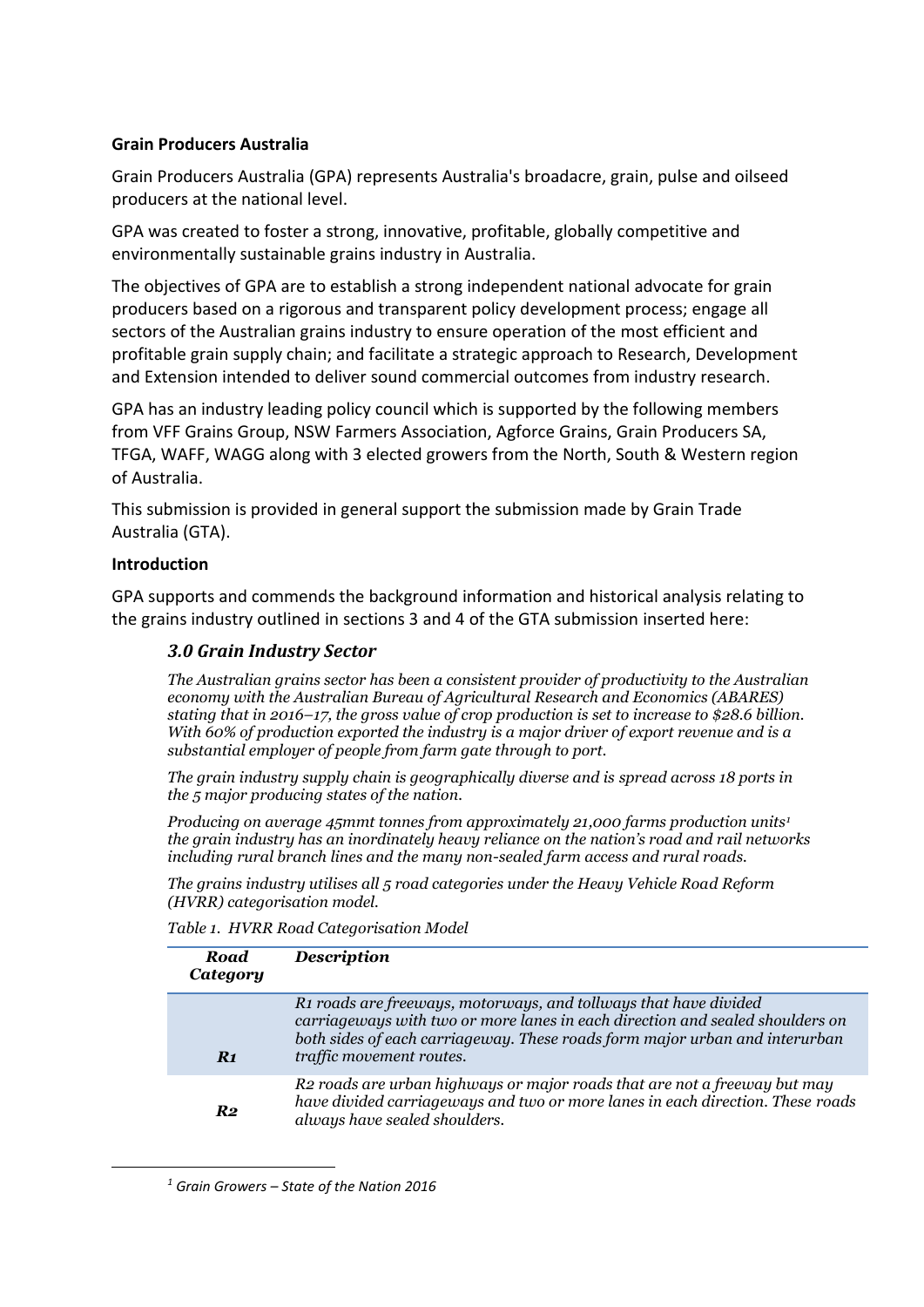| Road<br>Category  | <b>Description</b>                                                                                                                                                     |
|-------------------|------------------------------------------------------------------------------------------------------------------------------------------------------------------------|
| R <sub>3</sub>    | R3 roads are urban arterials and rural highways that have single carriageway<br>with one lane in each direction. These roads may have sealed or unsealed<br>shoulders. |
| $\boldsymbol{R4}$ | R4 roads are collector or distributor roads. These are roads with no<br>requirements for shoulders.                                                                    |
| $R_5$             | R5 roads are local or access roads which provide property access.                                                                                                      |

*Historically, the Australian grain supply chain operated under a simple aggregation system with farmers delivering their produce approximately 10-30kms at harvest time to local collection points from where the grain would, over time be delivered to domestic and export destinations. This model has now changed with the industry increasingly moving to a disaggregated market with:*

- *Increased use of farm storage, with the Australian Bureau of Statistics reporting approximately 15mmt of farm storage available to the industry in the 2008-2009 Agricultural Survey and currently is likely to be significantly higher.*
- *Rationalisation of bulk handler receival sites and service arrangements.*
- *Privatisation of the above rail operating companies and their rolling stock assets and some of the below rail track networks. Removal of government ownership and in some states Community Service Obligations (CSOs) for rail leading to a transport modal shift from rail to road.*
- *Increased use of containers for export tonnage due to favourable back freight opportunities combined with international markets preferences in delivery and order size.*
- *Increased commodity trading activity with multiple aggregators for most sales contracts and a dramatic increase in supply chain participants resulting in competing demand for common use infrastructure.*

*The increased complexity in the grain supply chain has created challenges and constraints in peak periods. This evolving model and its complexity need to be understood and factored into the governments supply chain planning frameworks.*

#### *4.0 Grain Industry Capability and Competitiveness*

*Increasingly sophisticated global markets dictate the fortunes of the Australian grain industry. Australia does have some inherent advantages in the global market on account of our reputation for producing a clean quality product and the sea freight advantage accorded by our proximity to key south East Asian markets.* 

*However, current depressed sea freight rates and increasing competition from the Black Sea region has dramatically reduced the inherent competitive advantage afforded to Australian grain.* 

*Supply chain related innovation is essential, and requires leadership, planning and capital investment to ensure an efficient globally competitive grain industry for Australia. Critical to the value proposition for Australian grain in the export market, is the ability for market participants to "front-end" (i.e. heavily concentrate the shipping program in the immediate six months following harvest) their sales and shipping programs prior to new season northern hemisphere grain being available to compete. This peak demand requirement has resulted in the grain supply chain demanding overcapacity with resultant cost implications.*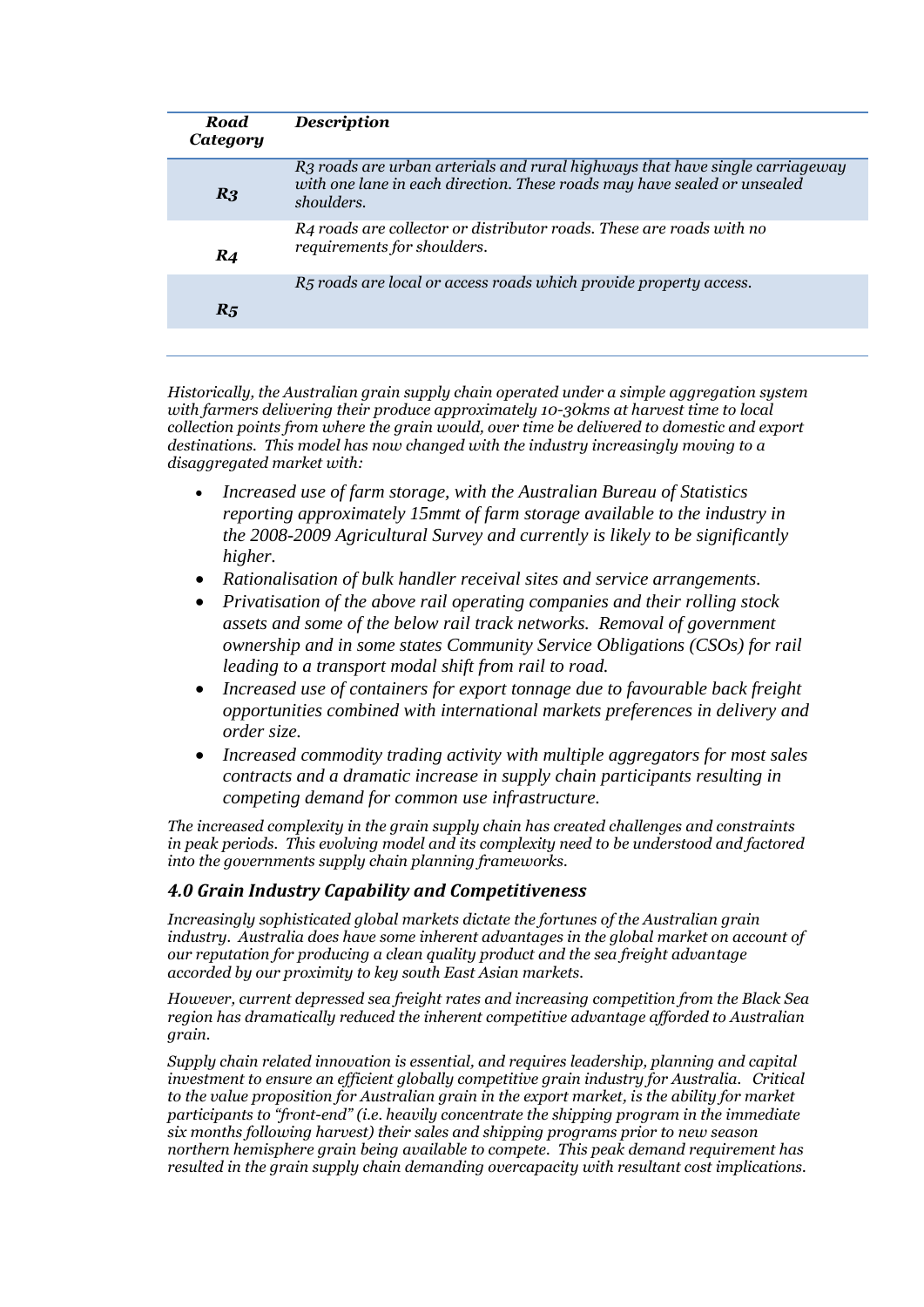GPA specifically supports the following recommendations:

- The Inquiry is resourced adequately to include extensive industry engagement, and the analysis and review of past industry reports.
- Supply Chain Funding is prioritised on economic value principles.
- Ensure a standard investment methodology.
- Engage further with industry to forecast, plan and prepare for change.
- Ensure the consideration of value uplift when scoping projects to consider expansionary value.
- Continued use of independent agencies and structural reform of the different government sectors within the supply change is required.

While GPA is broadly supportive of the GTA submission and recommendations, it is important that there is capacity for ongoing representation and consideration of the issues in the context of their impact and relevance specifically to the production sector.

### **Regulatory consistency**

GPA supports the work to achieve regulatory consistency across all States that have signed up to the National Heavy Vehicle system, where it does not disadvantage growers who currently have access to and the benefit of exemptions that provide greater benefit than the proposals under the NHVR.

### **Flexibility and risk based regulation**

GPA supports the development of harvest mass management systems subject to the support and involvement of State Farming Organisations in each state.

# **Improving efficiency**

The aim of an infrastructure review should be to improve the efficiency of freight movement. The ultimate goal must be to improve the competitiveness and profitability of the Australian grains industry within the global market.

# **Road Funding**

Government have on a number of occasions expressed a view that the current process of raising road related funding through a crude fuel excise tax should be changed to a more measured and economically sustainable revenue raising process, such as a user-pay system. This methodology has been under review and discussion for some time within government and industry bodies.

No funding model will work unless the funds raised are hypothecated and reserved solely for investment in roads and improving related infrastructure.

There is a need to ensure the design of the funding model provides funds to local government to undertake assessment and improvement of local roads, bridges and other key infrastructure.

There are currently insufficient funds being made available to local government to allow them to make long-term investment in key infrastructure. A "patch it and keep your fingers crossed" culture has developed which is leading to serious deterioration of Australia's rural road network to the detriment of freight movements and general safety of road users.